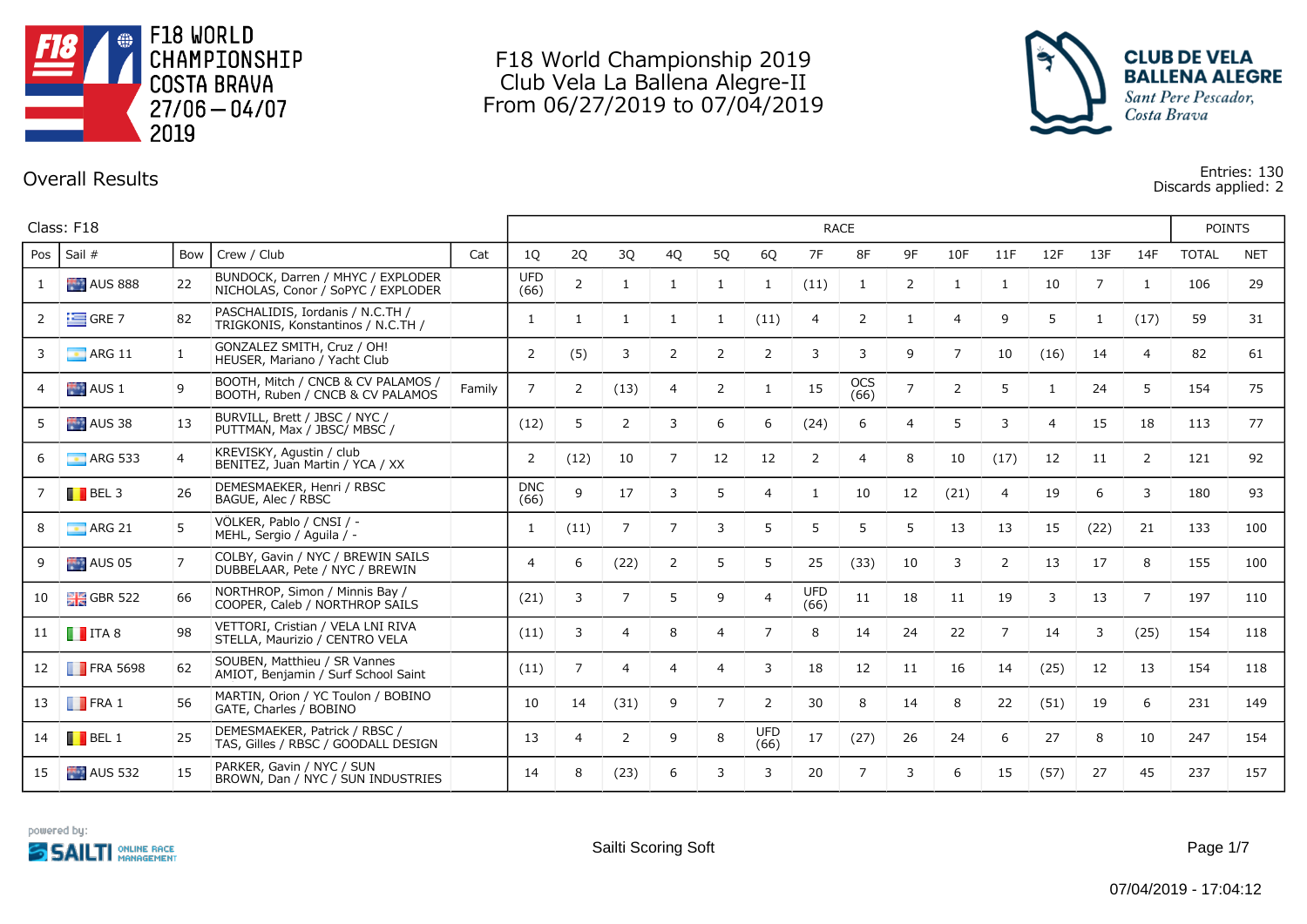| 16 | $\blacksquare$ ITA 69    | 96             | MAZZUCCHI, Elia / CIRCOLO VELA<br>LISIGNOLI, Jacopo / CIRCOLO VELA         |        | 9              | 1              | (16) | 11                 | 9              | $\overline{7}$     | <b>DSQ</b><br>(66)  | 9                  | 20                  | 18   | 41   | 31                 | $\overline{2}$     | 15                 | 255 | 173 |
|----|--------------------------|----------------|----------------------------------------------------------------------------|--------|----------------|----------------|------|--------------------|----------------|--------------------|---------------------|--------------------|---------------------|------|------|--------------------|--------------------|--------------------|-----|-----|
| 17 | $NED$ 77                 | 105            | VAN DAM, Hans / Royal Maas Yacht<br>VAN DAM, Marius / Royal Maas Yacht     | Family | $\overline{4}$ | (16)           | 14   | 14                 | 16             | 10                 | 23                  | 29                 | 25                  | 23   | (32) | 8                  | 5                  | 11                 | 230 | 182 |
| 18 | <b>AUS 422</b>           | 14             | MCDONALD, James / FYV / YOUR<br>COE, Adam / FYC / YOUR WORLD OF            |        | 6              | $\overline{7}$ | 11   | (18)               | 10             | 16                 | <b>DSQ</b><br>(66)  | 20                 | 13                  | 25   | 26   | $\overline{7}$     | 16                 | 31                 | 272 | 188 |
| 19 | $\blacksquare$ ITA 23    | 93             | RADMAN, Marco / CENTRO VELA<br>MORELLI, Leonardo / FIV ZONA I /            |        | 20             | 10             | 6    | (24)               | 10             | 8                  | 27                  | 22                 | 35                  | 14   | (61) | 2                  | 30                 | 12                 | 281 | 196 |
| 20 | $\blacksquare$ AUS 517   | 18             | RANDALL, Glenn / JBSC/TCYC /<br>LEONARD, Billy / JBSC / BULLETPROOF        |        | 3              | 8              | 5    | 15                 | (18)           | 10                 | 9                   | 21                 | 31                  | 20   | 20   | <b>DNC</b><br>(66) | 41                 | 14                 | 281 | 197 |
| 21 | $\blacksquare$ AUS 008   | 6              | GOODALL, Brett / GOODALL DESIGN<br>HAAZEN, Steff / GOODALL DESIGN          |        | 5              | 6              | 3    | 16                 | (28)           | 17                 | 37                  | 32                 | 33                  | 19   | (38) | 17                 | $\overline{4}$     | 16                 | 271 | 205 |
| 22 | <b>FRA 901</b>           | 123            | BOULOGNE, Emmanuel / CV Touquet /<br>MARFAING, Matthieu / Club Nautique    |        | 15             | 18             | (20) | 5                  | 6              | 6                  | $\overline{7}$      | <b>OCS</b><br>(66) | 6                   | 9    | 16   | 20                 | 57                 | 49                 | 300 | 214 |
| 23 | $\blacksquare$ FRA 2594  | 55             | CHAMPROUX, Sinbad / Y. C. TOULON /<br>BADER, Cédric / S. N. SAINT TROPEZ / |        | 18             | 16             | 12   | 13                 | 14             | <b>UFD</b><br>(66) | 28                  | 16                 | 19                  | 28   | 25   | 18                 | (51)               | 19                 | 343 | 226 |
| 24 | $\Box$ GER 33            | 78             | WUNDERLE, Manuel / Münchner Yacht<br>WUNDERLE, Fabian / Münchner Yacht     | Family | 6              | (21)           | 5    | 18                 | 18             | 9                  | 36                  | 25                 | 23                  | 27   | 11   | 46                 | <b>DNC</b><br>(66) | 9                  | 320 | 233 |
| 25 | $\blacksquare$ ARG 111   | $\overline{2}$ | VILATE, Christian / CUBA<br>DORBESSAN, Octavio / CNP                       |        | 3              | 12             | 8    | 10                 | 26             | (34)               | <b>RDG</b><br>15.50 | DSQ<br>(66)        | <b>RDG</b><br>15.50 | 33   | 18   | 30                 | 37                 | 30                 | 338 | 238 |
| 26 | $=$ GRE 77               | 83             | ATHANASOPOULOS YOGO, Telis /<br>TAVOULARIS, Stavros / NAUTICAL             |        | 10             | 10             | 6    | <b>DNC</b><br>(66) | 20             | 15                 | 6                   | 18                 | 45                  | (62) | 49   | 9                  | 18                 | 41                 | 375 | 247 |
| 27 | <b>AUS 600</b>           | 21             | BROOKES, Jeremy / Frankston / -<br>GREENAWAY, Craig / Frankston / -        |        | (36)           | 25             | 13   | 15                 | 13             | 14                 | <b>RDG</b><br>23    | 13                 | 29                  | (47) | 34   | 24                 | 45                 | 20                 | 351 | 268 |
| 28 | $\frac{1}{200}$ GBR 1577 | 63             | NEAL, Tim / Parkstone Yacht Club<br>GARKER, Robbie Jon / Worthing Sailing  |        | 13             | 13             | 9    | 19                 | (31)           | 13                 | 13                  | 34                 | 41                  | 30   | 36   | 21                 | (56)               | 27                 | 356 | 269 |
| 29 | $\frac{1}{10}$ ESP 109   | 33             | MIGOYA HERRERA, Fabian Manuel /<br>PARCERISA LEDGARD, Alexis / Club        |        | 17             | $\overline{4}$ | 22   | 13                 | 14             | (28)               | 26                  | 17                 | (40)                | 37   | 29   | 37                 | 21                 | 34                 | 339 | 271 |
| 30 | $SWE$ 7                  | 113            | KARLSSON, Fredrik / KSSS<br>NORDBLOM, Niklas / KSSS                        |        | 19             | 23             | 14   | (26)               | $\overline{7}$ | 11                 | 43                  | 24                 | 32                  | 15   | 21   | 58                 | 20                 | (60)               | 373 | 287 |
| 31 | $\blacksquare$ ITA 538   | 95             | BERTI, Carlo<br>VIGANO, Matteo                                             |        | 25             | 13             | (37) | 31                 | 19             | 22                 | 21                  | (41)               | 28                  | 29   | 27   | 6                  | 32                 | 36                 | 367 | 289 |
| 32 | NED <sub>5</sub>         | 129            | STONEHAM, Kyle / TBYC / NACRA<br>DEKKER, Stephan / ZV de Roerkoning /      |        | 8              | 31             | (35) | 26                 | 8              | 22                 | 16                  | 35                 | 36                  | 26   | 30   | 11                 | 40                 | (42)               | 366 | 289 |
| 33 | $\blacksquare$ ITA 969   | 100            | FANTASIA, Giovanni / C2<br>RECALCATI, Davide / C2                          |        | 14             | (28)           | 12   | 10                 | 20             | 8                  | 40                  | OCS<br>(66)        | 27                  | 12   | 24   | 23                 | 49                 | 56                 | 389 | 295 |
| 34 | $\blacksquare$ FRA 124   | 53             | FLEURY, Cédric / CMV St Brieuc<br>FLEURY, Delphine / CMV St Brieuc         | Mixde  | 17             | 11             | 11   | (45)               | 32             | 30                 | 19                  | (46)               | 38                  | 45   | 12   | 35                 | 10                 | 38                 | 389 | 298 |
| 35 | $NED$ 15                 | 102            | NOORDZIJ, Ad / De Roerkoning<br>NOORDZIJ, Maarten                          | Family | 5              | 32             | 24   | <b>DSQ</b><br>(66) | 30             | 9                  | 29                  | 31                 | 16                  | 38   | 8    | 41                 | 44                 | (55)               | 428 | 307 |
| 36 | $\Box$ GER 15            | 71             | BAIER, Bob / SCFF /<br>BAIER, Marc / RONSTAN/FORWARD                       | Family | 29             | (37)           | 10   | 11                 | 16             | 14                 | 31                  | 36                 | 21                  | 39   | 33   | 48                 | (50)               | 22                 | 397 | 310 |
| 37 | AUS 37                   | 12             | BOAG, Chris / Elwood Saling Club /<br>SALT, Tom / Elwood Saling Club /     |        | $\overline{7}$ | 30             | 41   | 6                  | 12             | DNC<br>(66)        | 55                  | 15                 | 15                  | 17   | 31   | 22                 | 61                 | <b>DNC</b><br>(66) | 444 | 312 |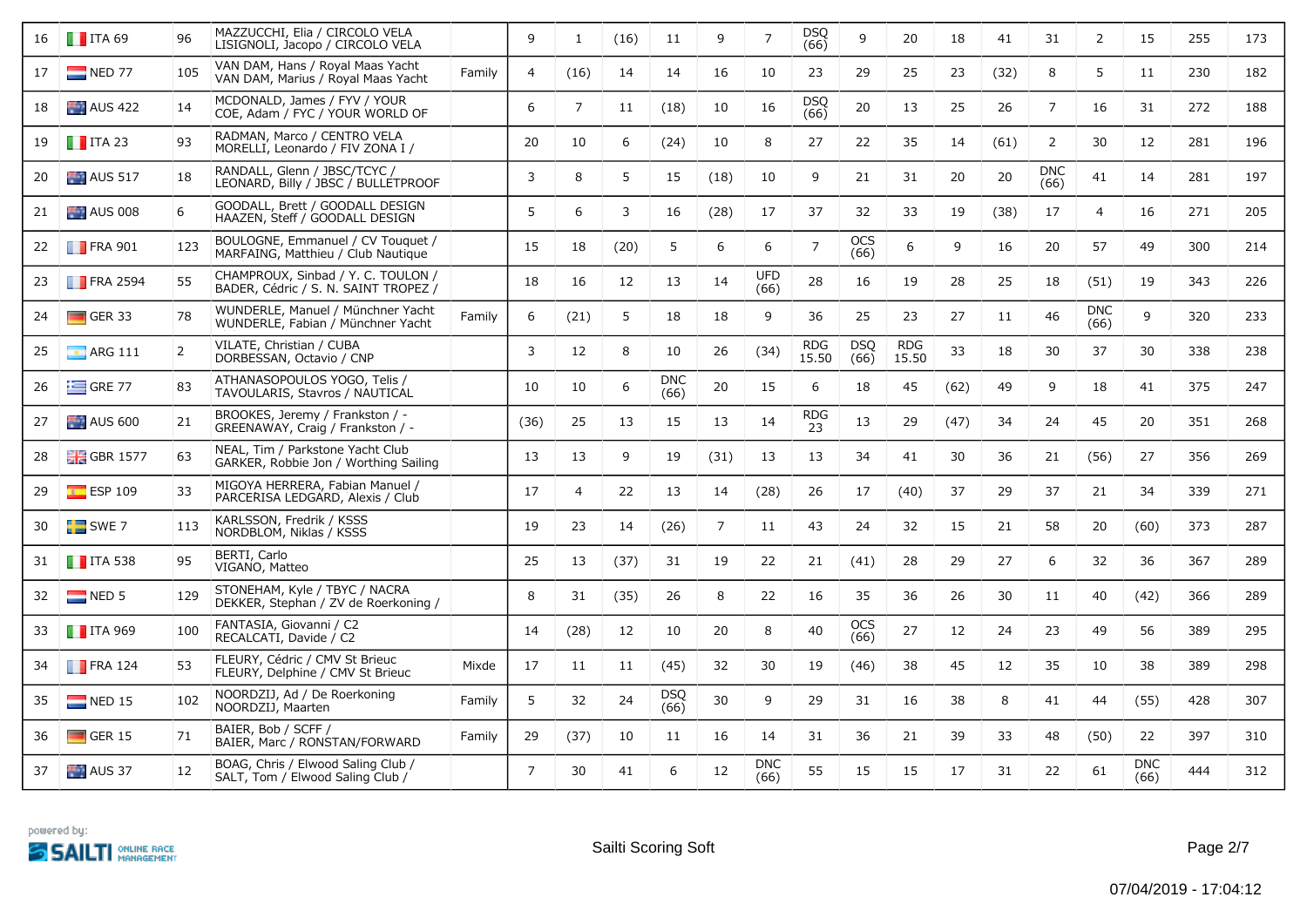| 38 | $\blacksquare$ FRA 2030 | 57  | BADER, Laurent / Société nautique de<br>CHAMPROUX, Leo / Société nautique    |        | 24   | (37) | 8    | 8    | 27                 | 12               | 32                 | 23                 | (55)               | 43               | 39   | 39   | 23   | 40   | 410 | 318 |
|----|-------------------------|-----|------------------------------------------------------------------------------|--------|------|------|------|------|--------------------|------------------|--------------------|--------------------|--------------------|------------------|------|------|------|------|-----|-----|
| 39 | $\frac{1}{2}$ GBR 523   | 67  | WARD, Nathaniel / Minnis Bay Sailing<br>YOUNG, Matthew / Minnis Bay Sailing  |        | (49) | 35   | 17   | 17   | 22                 | 16               | 53                 | 30                 | 17                 | 35               | 23   | (59) | 43   | 35   | 451 | 343 |
| 40 | $\Box$ GER 16           | 72  | JENTSCH STEIMER, Estela /<br>TASSIOS, Dimitrios / SCFF/NCTK /                | Youth/ | 26   | 17   | 15   | 12   | 35                 | (36)             | 10                 | <b>OCS</b><br>(66) | 49                 | 46               | 40   | 47   | 9    | 44   | 452 | 350 |
| 41 | FIN 5                   | 50  | RAISANEN, Mikko / HSK / LION OF<br>RAISANEN, Kirsikka / HSK / LION OF        | Mixed/ | (28) | 18   | 20   | 22   | 11                 | 25               | 42                 | 26                 | 44                 | (55)             | 48   | 34   | 33   | 28   | 434 | 351 |
| 42 | AUS 36                  | 11  | RIETMAN, Gavin / Port Melbourne YC /<br>HUGHES, Dave / Port Melbourne YC /   |        | 33   | 41   | (44) | 30   | 15                 | 20               | 44                 | 28                 | 34                 | 34               | (51) | 42   | 38   | 23   | 477 | 382 |
| 43 | NED 8                   | 107 | BREUR, Hans / Royal Sailing Club de<br>EVERAARS, Roel / Royal Saling Club de |        | 9    | 9    | 16   | 14   | <b>DNC</b><br>(66) | <b>DNC</b><br>66 | (58)               | 19                 | 22                 | 58               | 42   | 49   | 52   | 29   | 509 | 385 |
| 44 | $ALS$ 535               | 20  | DUNK, Peter / BRUCE<br>CLARK, Ben / BRUCE                                    |        | 24   | (36) | 19   | 19   | 24                 | 19               | (57)               | 43                 | 37                 | 36               | 46   | 36   | 31   | 52   | 479 | 386 |
| 45 | $\blacksquare$ ITA 5    | 94  | BOCCA, Giulia<br>LUNZ, Andrea / CIRCOLO SURF                                 | Mixed  | 32   | (35) | 25   | 35   | 30                 | 13               | 41                 | 37                 | 48                 | 44               | 28   | 38   | 28   | (51) | 485 | 399 |
| 46 | $\blacksquare$ IRL 355  | 87  | ORSMOND, Wyatt / Swords sailing club<br>O'REILLY, Aaron / EURODIET           |        | 35   | 22   | (51) | 17   | 29                 | 19               | 38                 | 47                 | (56)               | 32               | 43   | 29   | 47   | 50   | 515 | 408 |
| 47 | $\blacksquare$ DEN 11   | 31  | JENSEN, Jan Hedmann / Vallensbæk<br>WYON, Penelope / Vallensbæk sejlklub     | Master | 19   | (38) | 32   | 21   | 15                 | 20               | 46                 | 45                 | 58                 | 40               | 35   | 53   | 26   | (59) | 507 | 410 |
| 48 | $\Box$ GER 11           | 134 | MAURER, Dieter<br>OLDENBURG, Katrin / LYC                                    | Mixed  | 23   | 33   | (40) | 25   | 17                 | 18               | 34                 | 44                 | 42                 | (60)             | 52   | 60   | 34   | 33   | 515 | 415 |
| 49 | ESP3                    | 42  | LOOS, Gerard / Real Club Náutico<br>VAN RUITENBURG, Pieter / Schuitevaer     | Master | 28   | 26   | 26   | (32) | 21                 | 30               | 12                 | <b>DNC</b><br>(66) | 53                 | 49               | 63   | 44   | 39   | 26   | 515 | 417 |
| 50 | $\blacksquare$ NED 432  | 104 | DEN HOUTING, Jacob / zvnoordwijk / -<br>DEN HOUTING, Dominique /             | Mixed/ | 33   | (45) | 23   | 20   | 17                 | 17               | 54                 | 39                 | (60)               | 52               | 57   | 33   | 54   | 24   | 528 | 423 |
| 51 | <b>AUS 512</b>          | 17  | BURDACK, Richard / FYC / LIVING ON<br>KING, Jason / FYC / LIVING ON THE      |        | 32   | 24   | (46) | 38   | 11                 | 25               | (61)               | 40                 | 52                 | 53               | 44   | 32   | 35   | 46   | 539 | 432 |
| 52 | $E$ DEN 77              | 32  | BOJLAND, Tom / SKS / SOLOMON<br>ENGELSEN, Charlotte / SKS /                  | MIxed  | 16   | 15   | 31   | 22   | (42)               | 23               | 52                 | 58                 | <b>DNC</b><br>(66) | <b>DNF</b><br>66 | 37   | 45   | 46   | 32   | 551 | 443 |
| 53 | $\Box$ GER 10           | 69  | SCHMITZER, Gerd / TSG Lindau Zech /<br>VERCOUTEREN, Tina / TSG Lindau        | Mixed  | 25   | 29   | 15   | 25   | (32)               | 23               | 51                 | 42                 | 46                 | (61)             | 50   | 43   | 55   | 39   | 536 | 443 |
| 54 | $\blacksquare$ AUS 510  | 16  | BROISE, Michael / Port Melbourne YC /<br>STICHBURY - COOPER, Mark / Port     | Master | 22   | 28   | 25   | 39   | (42)               | 24               | 45                 | 38                 | 39                 | 42               | 58   | 26   | (59) | 58   | 545 | 444 |
| 55 | $\Box$ CHI 10           | 28  | KOVACEVIC, Nicolas / Rapel / CAKOCA<br>SANCHEZ, Rodrigo / Rapel / CAKOCA     |        | 15   | 26   | 21   | (34) | 26                 | 21               | 49                 | 52                 | 43                 | 57               | 53   | (61) | 25   | 61   | 544 | 449 |
| 56 | $\Box$ GER 346          | 79  | FRIEDRICHSEN, Martin / CCFF / SOFA<br>WENDEL, Björn / CCFF / SOFA            | Master | (42) | 33   | 30   | 24   | 23                 | 18               | 35                 | 54                 | 30                 | 50               | (62) | 55   | 62   | 37   | 555 | 451 |
| 57 | $NED$ 789               | 106 | BECKER, Wik / TWINNY<br>BECKER, Rob / TWINNY                                 |        | 12   | 20   | 33   | 27   | (54)               | 28               | <b>UFD</b><br>(66) | 49                 | 50                 | 31               | 60   | 52   | 60   | 54   | 596 | 476 |
| 58 | $\Box$ USA 44           | 122 | STROEBEL, Steve / MBYC / WET<br>TJÄRNSVED, Max / WET RODEO                   |        | 29   | (43) | 29   | 31   | 19                 | 15               | 60                 | 53                 | 51                 | 41               | 55   | (62) | 36   | 57   | 581 | 476 |
| 59 | $\blacksquare$ FRA 218  | 124 | PEDUZZI, Clément / ROMAIN<br>PIMENTA, Romain / Yacht club de                 |        | 20   | 41   | 39   | 16   | 27                 | (42)             | 56                 | <b>OCS</b><br>(66) | 63                 | 59               | 59   | 28   | 29   | 47   | 592 | 484 |

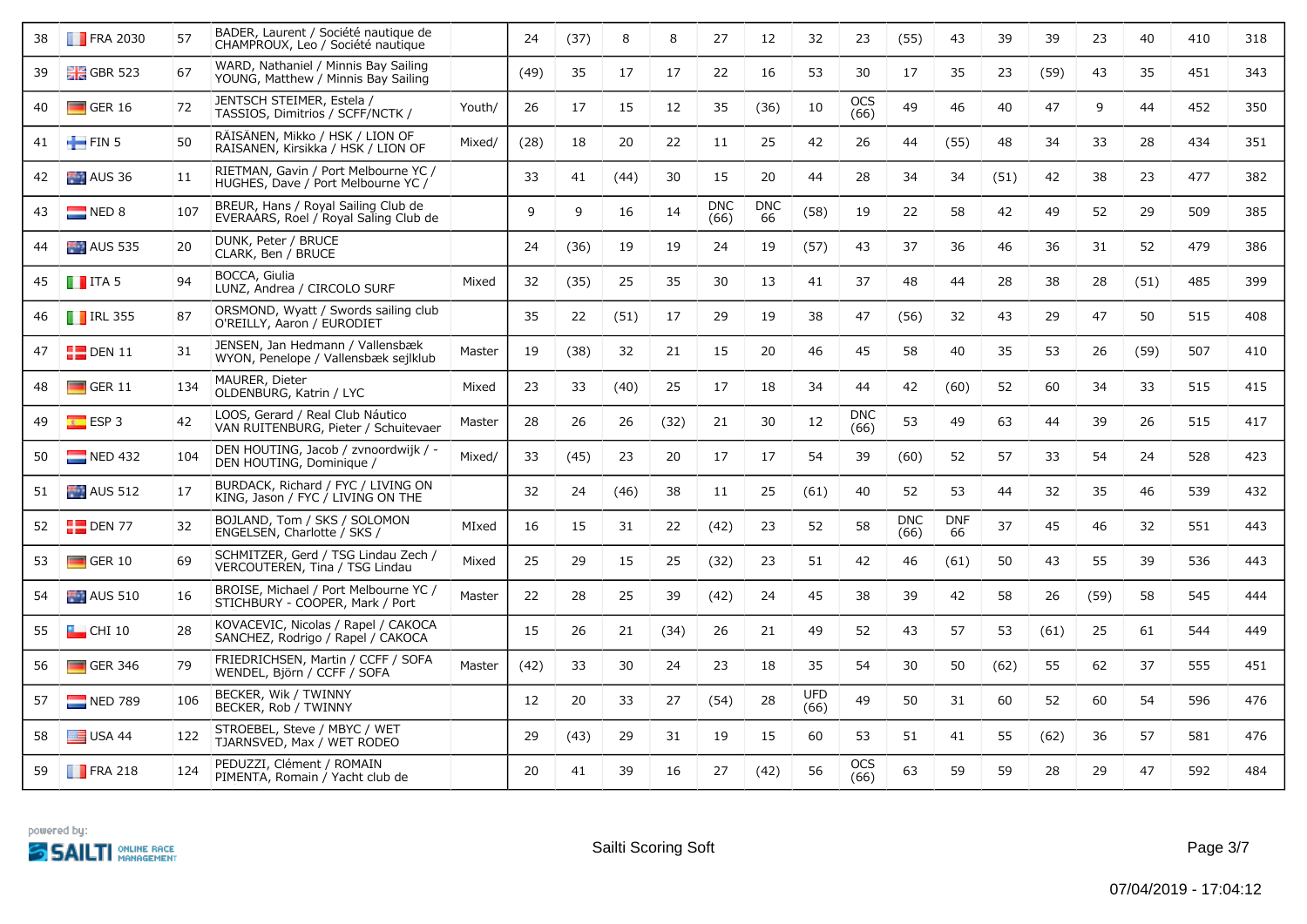| 60 | $\Box$ GER 17            | 73  | KAPHENGST, Eckart / STS / DER<br>KAPHENGST, Tine Marie / STS / DER          | Mixed  | 38   | 14                 | 30                 | 34   | (40) | 31                 | 33             | 51             | 57                 | <b>DNF</b><br>(66) | 47               | 54               | 48               | 48                 | 591 | 485 |
|----|--------------------------|-----|-----------------------------------------------------------------------------|--------|------|--------------------|--------------------|------|------|--------------------|----------------|----------------|--------------------|--------------------|------------------|------------------|------------------|--------------------|-----|-----|
| 61 | $\Box$ GER 20            | 74  | BLEIKER, Dirk / LYC<br>SYRING, Fabian                                       |        | 18   | 20                 | 19                 | 36   | (48) | 33                 | (59)           | 56             | 59                 | 51                 | 54               | 40               | 58               | 43                 | 594 | 487 |
| 62 | $SWE$ 768                | 117 | SEIFERT, Casper / KSSS /<br>SEIFERT, Lucas / KSSS /                         |        | 27   | 30                 | 9                  | (50) | 45   | 21                 | 48             | 57             | (62)               | 54                 | 45               | 50               | 53               | 53                 | 604 | 492 |
| 63 | $\blacksquare$ ARG 400   | 3   | BERBERIAN, Gabriel / CUBA<br>GRIMALDI, Andres / CUBA                        |        | 26   | 17                 | 18                 | 41   | 29   | <b>DNC</b><br>(66) | 47             | 55             | 47                 | 56                 | 64               | 56               | 42               | <b>DNC</b><br>(66) | 630 | 498 |
| 64 | $\blacksquare$ ITA 14    | 91  | BOCCHINI, Simone / CIRCOLO<br>MONTI, Matteo / CLUB NAUTICO                  |        | 16   | 19                 | 27                 | 28   | 13   | (33)               | 39             | 50             | 61                 | <b>DNC</b><br>(66) | <b>DNC</b><br>66 | <b>DNC</b><br>66 | <b>DNC</b><br>66 | <b>DNC</b><br>66   | 616 | 517 |
| 65 | ESP21                    | 39  | SANCHEZ, Jordi / Club Nàutic Segur de<br>TORNE, Beto / Club Nàutic Segur de |        | 36   | 15                 | (39)               | 27   | 22   | 26                 | 50             | 48             | <b>DNF</b><br>(66) | 48                 | 56               | <b>DNC</b><br>66 | <b>DNC</b><br>66 | <b>DNC</b><br>66   | 631 | 526 |
| 66 | $\Box$ CHI 26            | 29  | GABELLA, Paulo / PCM Docks / PCM<br>GABELLA, Martin / PCM Docks / PCM       | Family | (49) | 23                 | 36                 | 28   | 46   | 38                 | $\overline{4}$ | 3              | (25)               | 3                  | $\overline{7}$   | 9                | 18               | $\overline{4}$     | 293 | 219 |
| 67 | ESP 40                   | 48  | COLOMER, Ivan / Club Náutico Puerto<br>MARMOLEJO, Jose Luis / Club Náutico  |        | (41) | 40                 | 40                 | 30   | 25   | 29                 | $\mathbf{1}$   | 8              | (22)               | $\overline{2}$     | $\overline{2}$   | 8                | 22               | 19                 | 289 | 226 |
| 68 | $SWE$ 78                 | 119 | ANTMAN, Therese / Royal Swedish<br>WETTERLING, Oscar / Royal Swedish        | Mixed  | 31   | 42                 | 32                 | 43   | 24   | (44)               | $\overline{2}$ | 18             | 5                  | $\overline{7}$     | 9                | 18               | 5                | (28)               | 308 | 236 |
| 69 | $\blacksquare$ FRA 303   | 51  | BOC-HO, Arthur / YC Saint Lunaire<br>LEFEVRE, Laetitia / Cannes Jeunesse    | Mixed  | 40   | (49)               | 44                 | 12   | 25   | 39                 | (41)           | $\mathbf{1}$   | $\overline{7}$     | 15                 | 3                | 19               | 26               | 13                 | 334 | 244 |
| 70 | $\frac{1}{200}$ GBR 1234 | 126 | WHITE, David / tbyc<br>SMITH, Megan                                         | Mixed  | 23   | 27                 | 18                 | (49) | 40   | 40                 | 15             | 5              | <b>DSQ</b><br>(66) | 31                 | 19               | 16               | 1                | 10                 | 360 | 245 |
| 71 | $\blacksquare$ SWE 11    | 114 | SKOOG, Simon / KSSS / TERROR 4<br>SVENSSON, Anton / TERROR 4                |        | 51   | 46                 | (58)               | 35   | 38   | 32                 | 20             | $\overline{7}$ | (36)               | 6                  | $\overline{4}$   | $\overline{4}$   | 3                | $\overline{2}$     | 342 | 248 |
| 72 | <b>AUS</b> 520           | 19  | BUCHAN, Murray / RFBYC JBSC / AB<br>BUCHAN, Andrew / RFBYC JBSC / AB        | Youth/ | 22   | (52)               | 35                 | 32   | 37   | 49                 | 3              | $\overline{2}$ | 30                 | $\overline{4}$     | (32)             | $\overline{2}$   | 29               | $\overline{7}$     | 336 | 252 |
| 73 | $SWE$ 73                 | 118 | LINDER, Lars / Kungliga Svenska<br>BRUNNBERG, Erik / Kungliga Svenska       |        | 21   | <b>DNC</b><br>(66) | 52                 | 29   | 23   | 36                 | 28             | (31)           | $\overline{4}$     | 19                 | 13               | 20               | 13               | 8                  | 363 | 266 |
| 74 | $\frac{10}{100}$ GBR 514 | 65  | BARNES, Nicholas / DESPORADO<br>SELF, Mark / Brightlingsea /                |        | 41   | 31                 | 27                 | (48) | 33   | 35                 | (32)           | 14             | 18                 | 27                 | 10               | $\overline{7}$   | 16               | 15                 | 354 | 274 |
| 75 | $E = ESP 67$             | 44  | CATALAN MARTINEZ, Chisco / Real<br>SAMPEDRO, Luis / Real Club Náutico de    |        | 34   | 25                 | (41)               | 38   | 34   | 27                 | 14             | 19             | 15                 | 18                 | (23)             | 15               | 21               | 14                 | 338 | 274 |
| 76 | $\overline{E}$ ESP 155   | 37  | RABASA, David / Club Náutico Torre<br>CAMACHO AGUERA, Julio / Club          |        | 31   | 34                 | 42                 | 40   | 28   | (47)               | 11             | 11             | 3                  | 8                  | 6                | (52)             | 34               | 32                 | 379 | 280 |
| 77 | $\blacksquare$ SWE 1337  | 116 | REHMAN LINDER, Max / Kungliga<br>FORHAUG, Niklas / Kungliga Svenska         | Youth  | 37   | 44                 | <b>DNC</b><br>(66) | 44   | 36   | 24                 | (54)           | 10             | $\mathbf{1}$       | 22                 | 20               | 13               | 23               | 9                  | 403 | 283 |
| 78 | NED 88                   | 128 | WIELENGA, Sanne / Hellecat<br>GRIJPMA, Sil                                  | Youth  | 39   | (51)               | 51                 | 33   | 31   | 43                 | 21             | 13             | (26)               | 9                  | 12               | 5                | 17               | -11                | 362 | 285 |
| 79 | $\frac{1}{2}$ NOR 505    | 108 | JAGER, Erwin / Ålesunds Seilforening<br>MORDT KOLSTAD, Thomas / Ålesunds    |        | (46) | 39                 | 43                 | 46   | 21   | 27                 | 8              | 22             | 14                 | 5                  | 27               | (28)             | 19               | 16                 | 361 | 287 |
| 80 | $\equiv$ EST 2018        | 49  | LAUL, Andres / EKL<br>ROOSMA, Ain / EKL                                     | Master | 27   | (42)               | 34                 | 21   | 39   | 37                 | 27             | 6              | 6                  | 25                 | (45)             | 25               | 28               | 12                 | 374 | 287 |
| 81 | $\blacksquare$ ITA 77    | 97  | GAMBARDELLA, Marco / CLUB<br>CUPANE, Felice / CLUB CANOTTIERI               |        | 30   | 27                 | 24                 | 33   | (43) | 37                 | 9              | 26             | 10                 | 21                 | 28               | (33)             | 20               | 25                 | 366 | 290 |

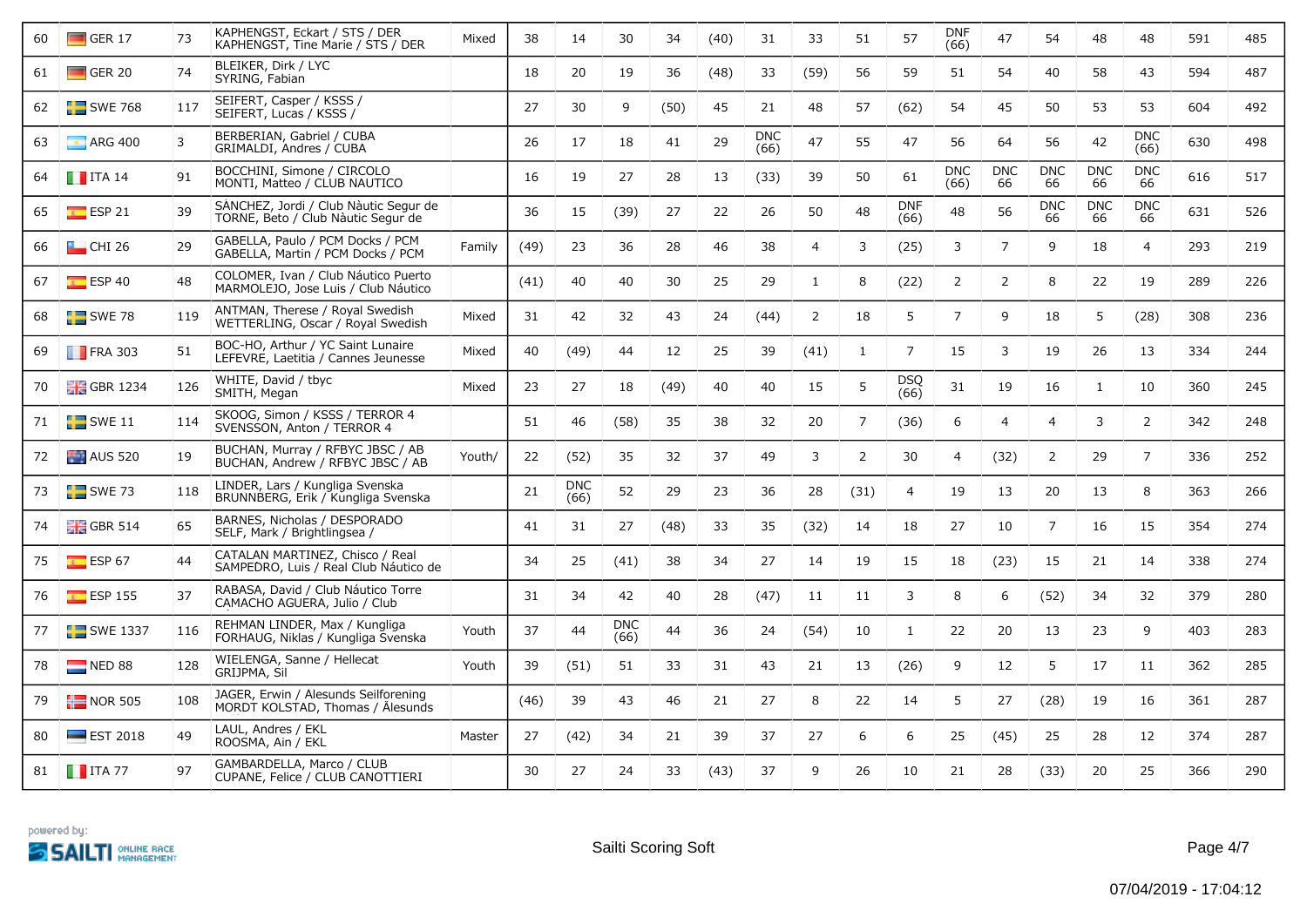| 82  | $\Box$ USA 434          | 121 | SELSMEYER, Guy / Catamaran Racing<br>SELSMEYER, Alyx / Catamaran Racing      | Mixde  | 47   | <b>DNC</b><br>(66) | 33               | 23                 | <b>DNC</b><br>66   | <b>DNC</b><br>66   | 13                 | $\overline{4}$     | <b>UFD</b><br>(66) | 11               | 18           | 3                  | 8                  | 5                  | 429 | 297 |
|-----|-------------------------|-----|------------------------------------------------------------------------------|--------|------|--------------------|------------------|--------------------|--------------------|--------------------|--------------------|--------------------|--------------------|------------------|--------------|--------------------|--------------------|--------------------|-----|-----|
| 83  | <b>B</b> SUI 797        | 111 | JOEHR, Martin / RVS / SALARY<br>GIGER, Denis / SCE / SALARY                  |        | 44   | 21                 | 28               | 29                 | 33                 | (52)               | 29                 | 25                 | 28                 | (37)             | 21           | 24                 | $\overline{2}$     | 20                 | 393 | 304 |
| 84  | AUS 09                  | 8   | NISSEN, Lucy / NCYC / MUSTO<br>NISSEN, Dean / NCYC / MUSTO                   | Mixed/ | 30   | 48                 | 28               | 39                 | 35                 | <b>UFD</b><br>(66) | 17                 | <b>DNC</b><br>(66) | <b>DNC</b><br>66   | 14               | $\mathbf{1}$ | $\mathbf{1}$       | 24                 | 3                  | 438 | 306 |
| 85  | $\Box$ SUI 9            | 112 | KADERLI, Oliver / GO BLUE<br>SCHORI, Martin / GO BLUE                        |        | (60) | 19                 | 37               | 42                 | 39                 | 53                 | (35)               | 32                 | 17                 | 16               | 11           | 12                 | 27                 | 24                 | 424 | 329 |
| 86  | <b>AUS</b> 1740         | 10  | RENOUF, Sophie / Palm Beach Sailng<br>RENOUF, David / Palm Beach Sailing     | Mixed  | 34   | 22                 | 45               | 47                 | (56)               | 45                 | 10                 | 9                  | 27                 | 28               | 47           | 14                 | $\overline{4}$     | <b>DNC</b><br>(66) | 454 | 332 |
| 87  | $\blacksquare$ NED 1542 | 103 | VAN DER HEIJDEN, Willie / Cat Club<br>MOERMAN, Arthur / Cat Club Zeeland /   |        | 39   | (44)               | 43               | 36                 | 44                 | 35                 | 6                  | 29                 | 9                  | 10               | 33           | 17                 | 32                 | (37)               | 414 | 333 |
| 88  | $E = ESP 1111$          | 35  | GRIFFITHS JONS, Philip / Club Nàutic<br>ROSEL ESCODA, David / Club Nàutic    |        | 48   | (53)               | 50               | 20                 | 50                 | 32                 | 19                 | (45)               | 20                 | 23               | 5            | 11                 | 25                 | 33                 | 434 | 336 |
| 89  | $\blacksquare$ FRA 971  | 61  | LEDEE, Jean Francois / CNSB / SAINT<br>JORDIL, Vincent / CNSB / SAINT        |        | 43   | 29                 | (45)             | 42                 | 41                 | 41                 | 23                 | 30                 | 29                 | 24               | (31)         | 6                  | $\overline{7}$     | 22                 | 413 | 337 |
| 90  | $\blacksquare$ FRA 49   | 58  | JEAN FRANCOIS, Bauler / AVCR /<br>SALIOU, Saliou / AVCR / CIRRUS R           |        | 42   | (54)               | 49               | 43                 | 38                 | 26                 | 12                 | 23                 | 23                 | 26               | 17           | 21                 | 33                 | (34)               | 441 | 353 |
| 91  | $\blacksquare$ POL 4    | 109 | BASSAK, Krzysztof / YKP / SKORPION<br>SICINSKI, Piotr / YKP / SKORPION       |        | 47   | 46                 | 49               | (53)               | 36                 | 38                 | 30                 | 36                 | <b>DNC</b><br>(66) | 17               | 22           | 22                 | 15                 | 1                  | 478 | 359 |
| 92  | $\blacksquare$ FRA 8    | 59  | COURAUD, Louis / Yacht club de<br>CHAVANON, Martin / Yacht Club de           | Youth  | 38   | 39                 | 29               | (49)               | 44                 | 40                 | 24                 | 20                 | UFD<br>(66)        | 35               | 30           | 30                 | 10                 | 21                 | 475 | 360 |
| 93  | $\Box$ GER 21           | 75  | SZASZ, Kathrin / YCRM / MISSK<br>FRANKE, Peter / SLVR / MISSK                | Mixed  | (45) | 38                 | 36               | 45                 | 37                 | 31                 | 53                 | <b>DNS</b><br>(66) | 50                 | 12               | 15           | 26                 | 12                 | 6                  | 472 | 361 |
| 94  | $MAR$ 28                | 101 | GEORGES, Eric Stephane / HELICONIA<br>BOULOGNE, Jean / HELICONIA             |        | 35   | 40                 | (47)             | <b>RDG</b><br>41   | <b>RDG</b><br>41   | 42                 | 16                 | 16                 | 8                  | (42)             | 29           | 32                 | 35                 | 26                 | 450 | 361 |
| 95  | <b>T</b> ITA 888        | 99  | BOVENZI, Annibale / CIRCOLO<br>MINELLI, Gabrielle / MASCALZONE               |        | 48   | (53)               | 34               | 47                 | 41                 | 34                 | 26                 | 27                 | 19                 | 29               | (37)         | 27                 | 11                 | 23                 | 456 | 366 |
| 96  | $\Box$ GER 4            | 81  | WEIGELT, Frank / XXX<br>STERNBECK, Julian / XXX                              |        | 40   | 34                 | 21               | <b>DNC</b><br>(66) | <b>DNC</b><br>66   | <b>DNC</b><br>66   | $\overline{7}$     | 12                 | $\overline{2}$     | $\mathbf{1}$     | 8            | <b>DNC</b><br>(66) | <b>DNC</b><br>66   | <b>DNC</b><br>66   | 521 | 389 |
| 97  | $E$ ESP 321             | 43  | TEN BOKUM, Michael / Club Vela<br>VALLS BENAVIDES, Carlos / Club Vela        |        | 56   | (59)               | 58               | 41                 | 50                 | 41                 | <b>UFD</b><br>(66) | 28                 | 11                 | 33               | 24           | 10                 | 40                 | 36                 | 553 | 428 |
| 98  | $\equiv$ GRE 75         | 125 | STOCCO, Alessandro<br>PAPPAS, Stefanos                                       |        | 8    | 24                 | 53               | 40                 | <b>DNC</b><br>(66) | <b>UFD</b><br>66   | 22                 | 37                 | 33                 | 30               | 25           | 34                 | <b>DNC</b><br>(66) | <b>DNC</b><br>66   | 570 | 438 |
| 99  | $\boxed{\div}$ ISR 1948 | 90  | HERTZOG, Itay / Sdot Yam Sailing Club<br>KATZ, Eli / Sdot Yam Sailing Club / |        | 45   | 32                 | 48               | (54)               | 49                 | 50                 | 34                 | 17                 | 31                 | (51)             | 34           | 43                 | 39                 | 18                 | 545 | 440 |
| 100 | $\frac{1}{2}$ GBR 29    | 64  | MELAINE, Ghislain / WYC / CIRRUS R2<br>STACEY, James / Brightlingsea /       | Youth  | 43   | <b>RDG</b><br>43   | <b>RDG</b><br>43 | (55)               | 47                 | 46                 | 25                 | <b>DNC</b><br>(66) | 48                 | 40               | 16           | 23                 | 42                 | 31                 | 568 | 447 |
| 101 | $\blacksquare$ AUT 023  | 23  | ZEISSEL, Manfred / UYCNs<br>HASELSTEINER, Eveline / UYCNs                    | Mixed  | 37   | 43                 | 47               | 52                 | 46                 | <b>DSQ</b><br>(66) | (45)               | 40                 | 41                 | 32               | 36           | 38                 | 6                  | 30                 | 559 | 448 |
| 102 | $E = ESP$ 793           | 46  | MARTIN-PRAT DE ABREU, Rafael / Club<br>PATRON ISAC, Adriano / Club Náutico   |        | 44   | 45                 | 55               | 37                 | <b>DNC</b><br>(66) | 44                 | 5                  | 33                 | 24                 | 20               | 14           | <b>DNF</b><br>(66) | <b>DNC</b><br>66   | <b>DNC</b><br>66   | 585 | 453 |
|     | 103 <b>DEN</b> 1.9      | 30  | NORUP, Michael / VSK / MADAM MIM<br>KAARSBERG, David / VSK / MADAM           | Classi | (52) | 47                 | 52               | 46                 | 49                 | 45                 | 33                 | 15                 | <b>DNC</b><br>(66) | <b>DNC</b><br>66 | 38           | 29                 | 9                  | 27                 | 574 | 456 |

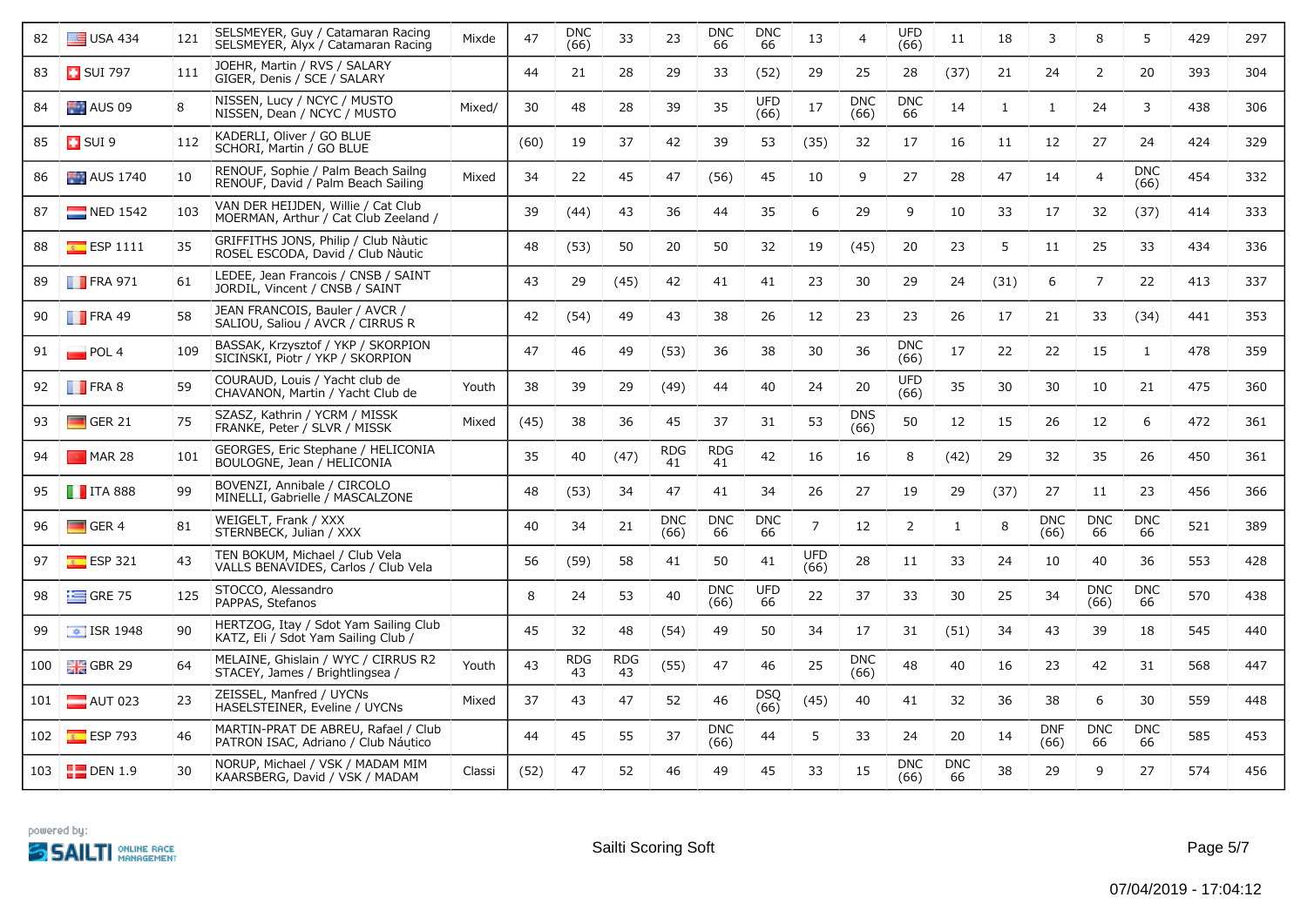| 104 | $\blacksquare$ FRA 18            | 54  | BLIN, Nicolas / Surf school saint malo<br>BODIOU, Ludovic / Surf school saint |        | (54)               | 36                 | 26               | 37                 | 45                 | 43                 | 18                 | 34                 | 21               | 34                 | 35                 | <b>DNC</b><br>(66) | <b>DNC</b><br>66   | <b>DNC</b><br>66   | 581 | 461 |
|-----|----------------------------------|-----|-------------------------------------------------------------------------------|--------|--------------------|--------------------|------------------|--------------------|--------------------|--------------------|--------------------|--------------------|------------------|--------------------|--------------------|--------------------|--------------------|--------------------|-----|-----|
| 105 | $\Box$ GER 321                   | 77  | HOLWEG, Arne / Lübecker Yacht Club<br>FEINDT, Kilian / Lübecker Yacht Club    |        | 52                 | 47                 | (55)             | 23                 | 34                 | 29                 | 38                 | 21                 | 13               | <b>DNF</b><br>(66) | 55                 | 31                 | <b>DNS</b><br>66   | <b>DNC</b><br>66   | 596 | 475 |
| 106 | $\blacksquare$ POL 71            | 110 | PIERNICKI, Arkadiusz / UKS Navigo<br>KRASKOWSKI, Michał / UKS Navigo          |        | (51)               | 50                 | 50               | 48                 | 47                 | 48                 | 37                 | 44                 | 16               | 44                 | 26                 | (46)               | 41                 | 39                 | 587 | 490 |
| 107 | <b>FRA 2222</b>                  | 120 | GHARBI, Mehdi / ROCK THIS<br>MANTOVANI, Sabine / ROCK THIS                    | Mixed  | (56)               | 55                 | 54               | 44                 | 53                 | 49                 | (49)               | 39                 | 46               | 38                 | 46                 | 48                 | 14                 | 17                 | 608 | 503 |
|     | 108 <b>TRL 594</b>               | 89  | MC HUGH, Dermot / swords sailing<br>SWEENEY, Orlaith / swords sailing         | Mixed  | (53)               | 50                 | 46               | 53                 | 53                 | 48                 | 36                 | (52)               | 35               | 43                 | 43                 | 42                 | 30                 | 29                 | 613 | 508 |
| 109 | $E$ ESP 9882                     | 47  | YAOUE ROMERO, Carlos / Club Náutico<br>MAYORAL ROMERO, Sergio / Club          |        | 50                 | 52                 | 42               | (54)               | 52                 | 39                 | 48                 | 24                 | 37               | 47                 | (50)               | 37                 | 38                 | 43                 | 613 | 509 |
| 110 | $\overline{\phantom{1}8}$ ESP 19 | 38  | JOVANI LLOPIS, Marc / Club Náutico<br>SANZ CUEVAS, Serafin / Club Náutico     |        | 50                 | 48                 | 38               | (51)               | 48                 | 46                 | 52                 | 46                 | 12               | 36                 | 42                 | 39                 | <b>DNF</b><br>(66) | <b>DNC</b><br>66   | 640 | 523 |
|     | 111 GER 238                      | 76  | MEHLING, Manfred / YCBW / GMUND<br>STUFFER, Florian / SiTVE / GMUND           |        | <b>RET</b><br>(66) | 56                 | 60               | 51                 | 43                 | 52                 | 39                 | 35                 | 34               | 13                 | 39                 | 35                 | <b>DNC</b><br>(66) | <b>DNC</b><br>66   | 655 | 523 |
|     | 112 <b>AUT</b> 1160              | 24  | SCHMID, Gerhard / SCPN<br>SCHREIBER, Pascal / SCPN                            |        | 54                 | 54                 | 38               | (55)               | 51                 | 55                 | <b>DNC</b><br>(66) | 42                 | 40               | 45                 | 40                 | 41                 | 31                 | 38                 | 650 | 529 |
|     | 113 <b>T</b> IRL 2004            | 85  | BIDDULPH, David / Swords Sailing Club<br>GRAY, Alan / Swords Sailing Club     |        | 55                 | (56)               | 56               | 52                 | 51                 | 47                 | 42                 | 38                 | 38               | 39                 | 41                 | (44)               | 44                 | 41                 | 644 | 544 |
|     | 114   RL 414                     | 88  | WODHAMS, Patrick / Swords Sailing<br>DWYER, Aoife / Swords Sailing Club       | Mixed  | 53                 | 51                 | 54               | 56                 | <b>DNC</b><br>(66) | 51                 | 47                 | (50)               | 32               | 41                 | 49                 | 36                 | 37                 | 40                 | 663 | 547 |
|     | 115 $\bullet$ CAN 21             | 27  | ALCA, Nedim / JSCA / TIME MACHINE<br>CUNNING, John / JSCA / TIME              | Master | 57                 | (59)               | 57               | 50                 | 54                 | 50                 | 31                 | 49                 | 47               | (52)               | 44                 | 40                 | 36                 | 35                 | 661 | 550 |
| 116 | $\Box$ GER 353                   | 80  | NOTGHI, Arman / Berliner Yacht Club /<br>BOROZAN, Durica / YCSO / SCORPION    |        | 57                 | 55                 | 53               | <b>DNC</b><br>(66) | 55                 | 51                 | (51)               | 48                 | 39               | 49                 | 48                 | 51                 | 45                 | 42                 | 710 | 593 |
|     | 117   RL 1193                    | 84  | BROADERS, Stephen / Swords Sailing<br>BROADERS, Siobhan / Swords Sailing      | Mixed  | 60                 | 58                 | 57               | 56                 | 56                 | <b>DNC</b><br>(66) | 50                 | 41                 | 45               | 48                 | 51                 | 47                 | 43                 | <b>DNC</b><br>(66) | 744 | 612 |
| 118 | $E$ ESP 1246                     | 36  | FERNANDEZ CANTILLANA, Antonio /<br>ALVAREZ MORENO, Jose / Club Náutico        |        | 55                 | 57                 | 56               | (58)               | 52                 | 53                 | 40                 | 43                 | 43               | 46                 | <b>DNC</b><br>(66) | 45                 | <b>DNC</b><br>66   | <b>DNC</b><br>66   | 746 | 622 |
| 119 | $\overline{\bullet}$ ESP 2342    | 40  | RIERA ANTONIO, Miquel / Club Vela<br>BAHAMONDE CALAFORRA, Daniel /            |        | 58                 | 57                 | (59)             | 57                 | 55                 | 54                 | 46                 | 47                 | 42               | 50                 | 54                 | 49                 | <b>DNC</b><br>(66) | <b>DNC</b><br>66   | 760 | 635 |
| 120 | $\blacksquare$ IRL 137           | 86  | TROJANOWSKI, Pawel / Swords Sailing<br>DORENBUSCH, Sean / Swords Sailing      |        | 58                 | 58                 | 61               | 59                 | <b>DNC</b><br>(66) | 55                 | <b>DNC</b><br>(66) | <b>DNC</b><br>66   | 44               | 53                 | 52                 | 50                 | 46                 | 44                 | 778 | 646 |
|     | 121 $\blacksquare$ ITA 222       | 92  | CAMISOTTI, Alberto / WILDCAT<br>BALDAZZI, Giancarlo / WILDCAT                 | Master | 59                 | 49                 | 48               | <b>DNF</b><br>(66) | <b>DNC</b><br>66   | 54                 | 44                 | 51                 | 49               | 54                 | 53                 | <b>DNC</b><br>(66) | <b>DNC</b><br>66   | <b>DNC</b><br>66   | 791 | 659 |
|     | 122 <b>FRA</b> 004               | 52  | FORT, Aurélien / CN Canet-Perpignan /<br>FORT, Cédric / CN Canet-Perpignan /  |        | 46                 | <b>DNC</b><br>(66) | <b>DNC</b><br>66 | <b>DNC</b><br>66   | <b>DNC</b><br>66   | <b>DNC</b><br>66   | 43                 | <b>DNC</b><br>(66) | <b>DNC</b><br>66 | <b>DNC</b><br>66   | <b>DNC</b><br>66   | <b>DNC</b><br>66   | <b>DNC</b><br>66   | <b>DNC</b><br>66   | 881 | 749 |
| 123 | $E$ ESP 286                      | 41  | DE LA ORDEN, Enrique / Club Nàutic<br>TONISASTRE, Juan Carlos / Club Nàutic   |        | 59                 | 60                 | 59               | <b>DNC</b><br>(66) | <b>DNC</b><br>66   | <b>DNC</b><br>66   | <b>DNC</b><br>(66) | <b>DNC</b><br>66   | <b>DNC</b><br>66 | <b>DNC</b><br>66   | <b>DNC</b><br>66   | <b>DNC</b><br>66   | <b>DNC</b><br>66   | <b>DNC</b><br>66   | 904 | 772 |
|     | 124 <b>FRA 83</b>                | 60  | POLLE, Timothé / S N BANDOL / WILD<br>DEVIS, Hugo / S N Bandol / WILD CAT     |        | <b>DNC</b><br>(66) | <b>DNC</b><br>66   | <b>DNC</b><br>66 | <b>DNC</b><br>66   | <b>DNC</b><br>66   | <b>DNC</b><br>66   | <b>DNC</b><br>(66) | <b>DNC</b><br>66   | <b>DNC</b><br>66 | <b>DNC</b><br>66   | <b>DNC</b><br>66   | <b>DNC</b><br>66   | <b>DNC</b><br>66   | <b>DNC</b><br>66   | 924 | 792 |
| 124 | $\frac{1}{2}$ CRO 004            |     | ZUPANIC, Damir / PSU Peliska Jedra<br>BOROZAN, Jurica                         |        | <b>DNC</b><br>(66) | <b>DNC</b><br>66   | <b>DNC</b><br>66 | <b>DNC</b><br>66   | <b>DNC</b><br>66   | <b>DNC</b><br>66   | <b>DNC</b><br>(66) | <b>DNC</b><br>66   | <b>DNC</b><br>66 | <b>DNC</b><br>66   | <b>DNC</b><br>66   | <b>DNC</b><br>66   | <b>DNC</b><br>66   | <b>DNC</b><br>66   | 924 | 792 |